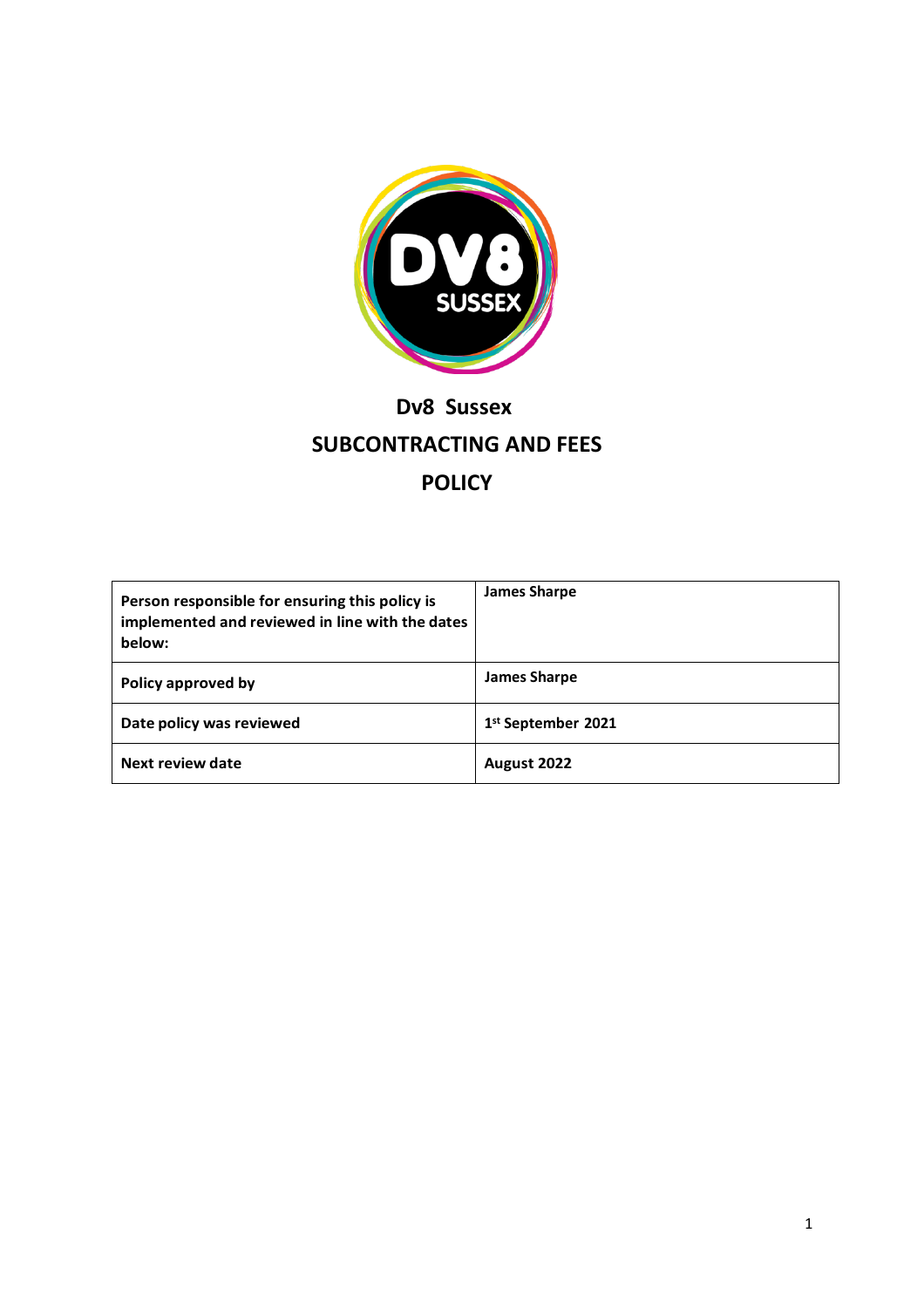# **Supply Chain Charges and Fees Policy**

# **1. SCOPE**

- 1.1 This policy statement details how Dv8 Sussex will apply fees and charges to contracts with organisations that are subcontracted to deliver education services on Dv8 Sussex's behalf.
- 1.2 This document outlines Dv8 Sussex's Supply Chain Charges and Fees Policy for the 2021/2022 academic year.
- 1.3 This policy is published in line with ESFA requirements stated in Funding Rules 2021/2022.
- 1.4 This policy is published in line with Dv8 Sussex's statement of Curriculum Intent 2021/2022.

#### **2. DISCLAIMER**

2.1 Dv8 Sussex reserves the right to amend its subcontracting arrangements at any time in accordance with the terms and conditions contained in its standard contract for subcontracted provision.

#### **3. POLICY DETAILS**

#### **3.1 Reasons for Subcontracting**

- 3.1.1 Subcontracting to our Voluntary and Community Sector learning providers and other learning and skills delivery partnerships allows us to support the most disadvantaged groups and deliver services in a holistic manner.
- 3.1.2 Subcontracting, in particular to deliver niche provision, ensures that Dv8 Sussex offers a diverse range of high quality of teaching and learning provision in specialist areas which aligns with our curriculum intent.
- 3.1.3 Subcontracting ensures cost effectiveness of programme delivery on occasions when it may be desirable for Dv8 Sussex to run certain programmes, but itis not viable for Dv8 Sussex to build up in- house resources and expertise.
- 3.1.4 Subcontracting contributes towards the sustainability of Dv8 Sussex's provision overall, as it helps Dv8 Sussex to respond flexibly to changing market demands and emergent opportunities.
- 3.1.5 Subcontracting widens the range of training and progression opportunities for learners, to meet their own as well as local economic, skills and social needs in alignment with our curriculum intent.
- 3.1.6 Subcontracting provides good development opportunities for both Dv8 Sussex and its Subcontractors, to share good practice and new ways of working.

#### **3.2 Process and Assurance**

3.2.1 Subcontractors are selected using a standardised due diligence process that is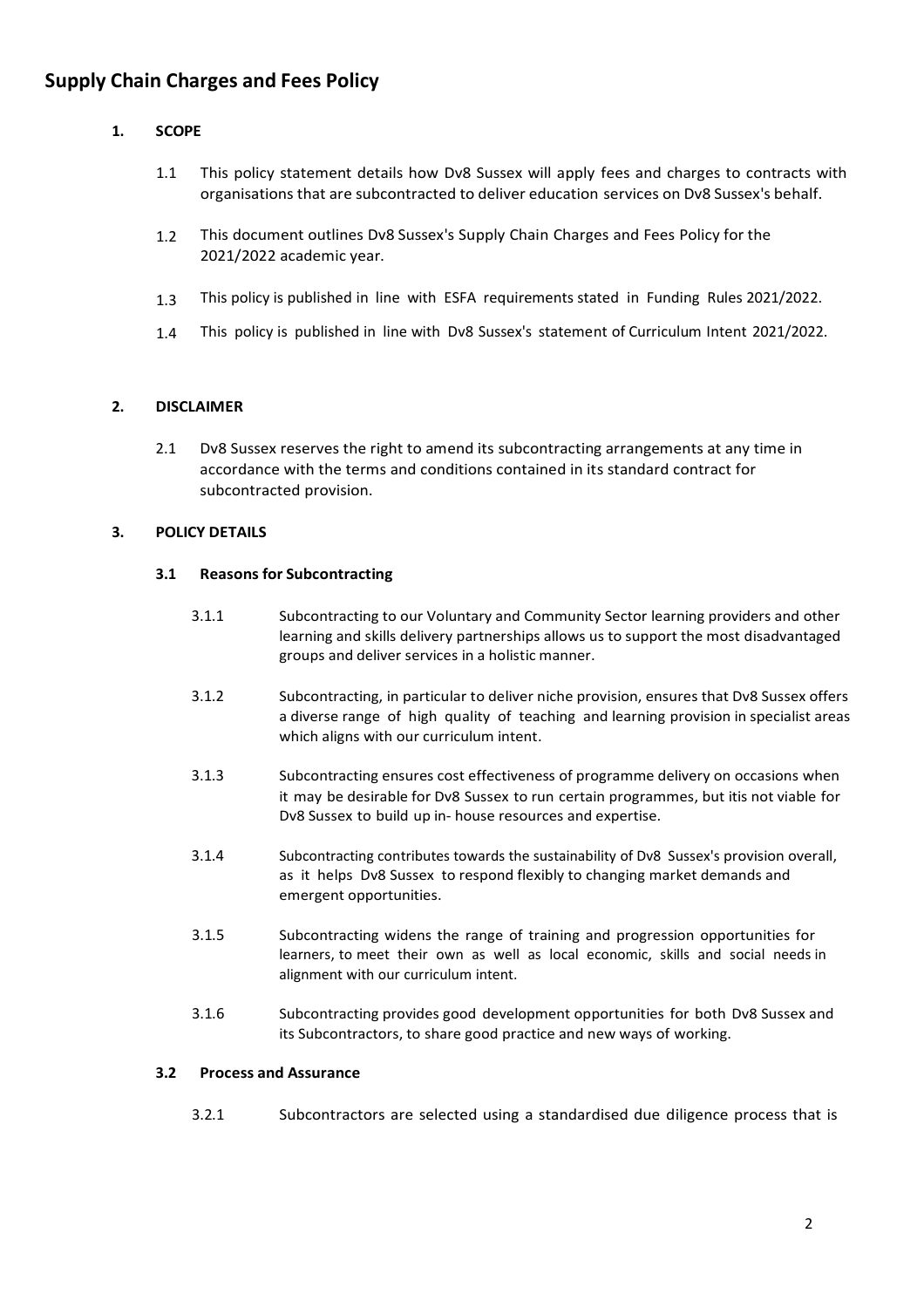designed to support our rationale for subcontracting and provide assurance toour board, stakeholders and funders.

3.2.2 It is our policy and practice that any and all subcontracting adheres to funding and audit compliance rules, and we assert the right to administer and implement any and all necessary monitoring and controls to ensure that is so.

## **3.3 Dv8 Sussex's Contribution to Improving the Quality of Teaching and Learning**

- 3.3.1 Dv8 Sussex ensures that Subcontractors are included in Dv8 Sussex's Quality cycle and are guided and supported by Dv8 Sussex to follow this process.
- 3.3.2 Dv8 Sussex provides mandatory training to Subcontractors that includes CPD focused on improving the quality of teaching, learning and assessment, writing Self-Assessment Reports (SAR)and Quality Improvement Plan (QIP)s.

Subcontractors then present the completed SAR and QiP in a meeting with Dv8 Sussex's Senior Management. Any actions arising are addressed in cooperation between Dv8 Sussex and the Subcontractor.

- 3.3.3 Subcontractors are expected to hold course centre approval in their own right and fully liaise with the awarding bodies. However, Dv8 Sussex will regularly review External Moderator reports submitted by Subcontractors and monitor any follow-up required.
- 3.3.4. Dv8 Sussex regularly validates the outcomes of Subcontractors' own quality monitoring processes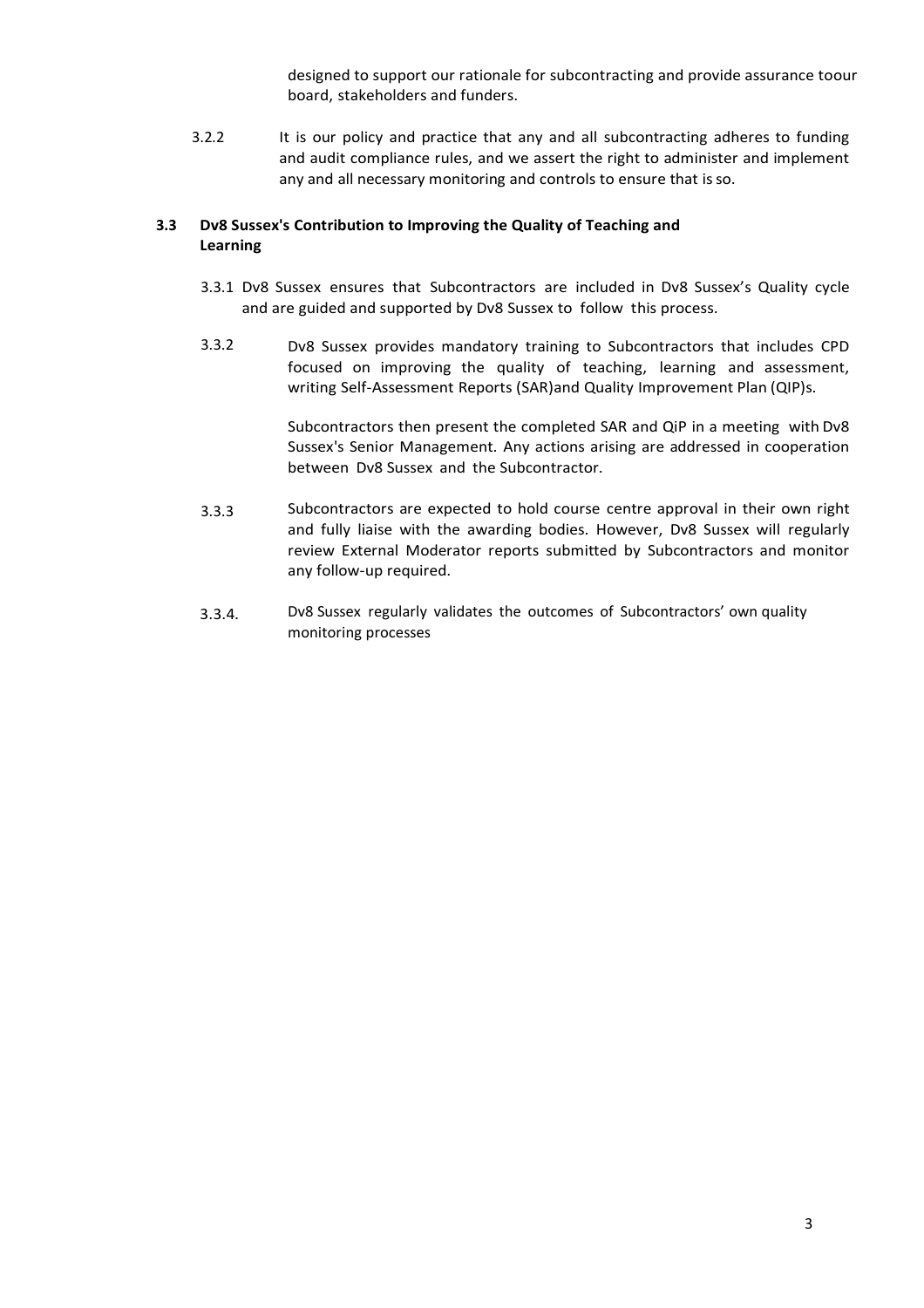### **3.4 Fees Retained by Dv8 Sussex**

- 3.4.1 The management fee charged by Dv8 Sussex is calculated as a percentage of the total delivery value agreed with the Subcontractor, subject to contract value. In specific circumstances we may also agree a fixed rate outcome related payment methodology.
- 3.4.2 The typical percentage range of fees retained by Dv8 Sussex to manage Subcontractors is between 20% and 30%.
- 3.4.3 The management fee is calculated using risk assessment of the following factors:
	- Track record of the Subcontractor with regard to meeting success and funding targets
	- Length and history of previous contract relationship with Dv8 Sussex.
	- Financial standing of the Subcontractor
	- Anticipated demands of the contract on Dv8 Sussex's resources

## **4. Support and Monitoring Fee**

A Support and Monitoring Fee will be retained by Dv8 Sussex in line with the Subcontracting and Fees Policy as shown on the Dv8 Sussex's website, policy section.

In return for the support and monitoring fee charged by Dv8 Sussex, Subcontractors will have in their individual contracts this section with the relevant percentages completed which will total between 20% to 30%. The breakdown of how this fee will be administered is in line with the table below:

| <b>Area of Support</b>                                                            | % of Fee |
|-----------------------------------------------------------------------------------|----------|
| Provide quality control over data submitted and input into data systems. Provide  | 36       |
| ongoing administration support including in-depth checks of evidence submitted    |          |
| and regular feedback on issues identified                                         |          |
| MIS services including submitting ILR data to the ESFA, ongoing data checks and   | 8        |
| support to resolve queries, prepare PFR reports and upload to Sharepoint          |          |
| Prepare financial reports and make Subcontractor payments                         | 8        |
| Undertake contract management (regular review meetings with progress reports,     | 30       |
| regular monitoring visits, ongoing support, specialised meetings as required i.e. |          |
| SAR, contract compliance auditing (desk-top and on-site)                          |          |
| Undertake lesson observations and quality monitoring visits                       | 12       |
| Provide Continued Professional Development (audit compliance training, RaRpa,     | 6        |
| Self-Assessment Reports)                                                          |          |

#### **4.1 Support for Subcontractors**

- 4.1.1 In return for the management fee charged by Dv8 Sussex, Subcontractors will receive:
	- Advice and guidance at pre-contract stage
	- Regular review meetings with progress reports
	- Specialised meetings as relevant such as SAR presentation or contract planning meeting
	- Regular monitoring visits with detailed feedback identifying good practice and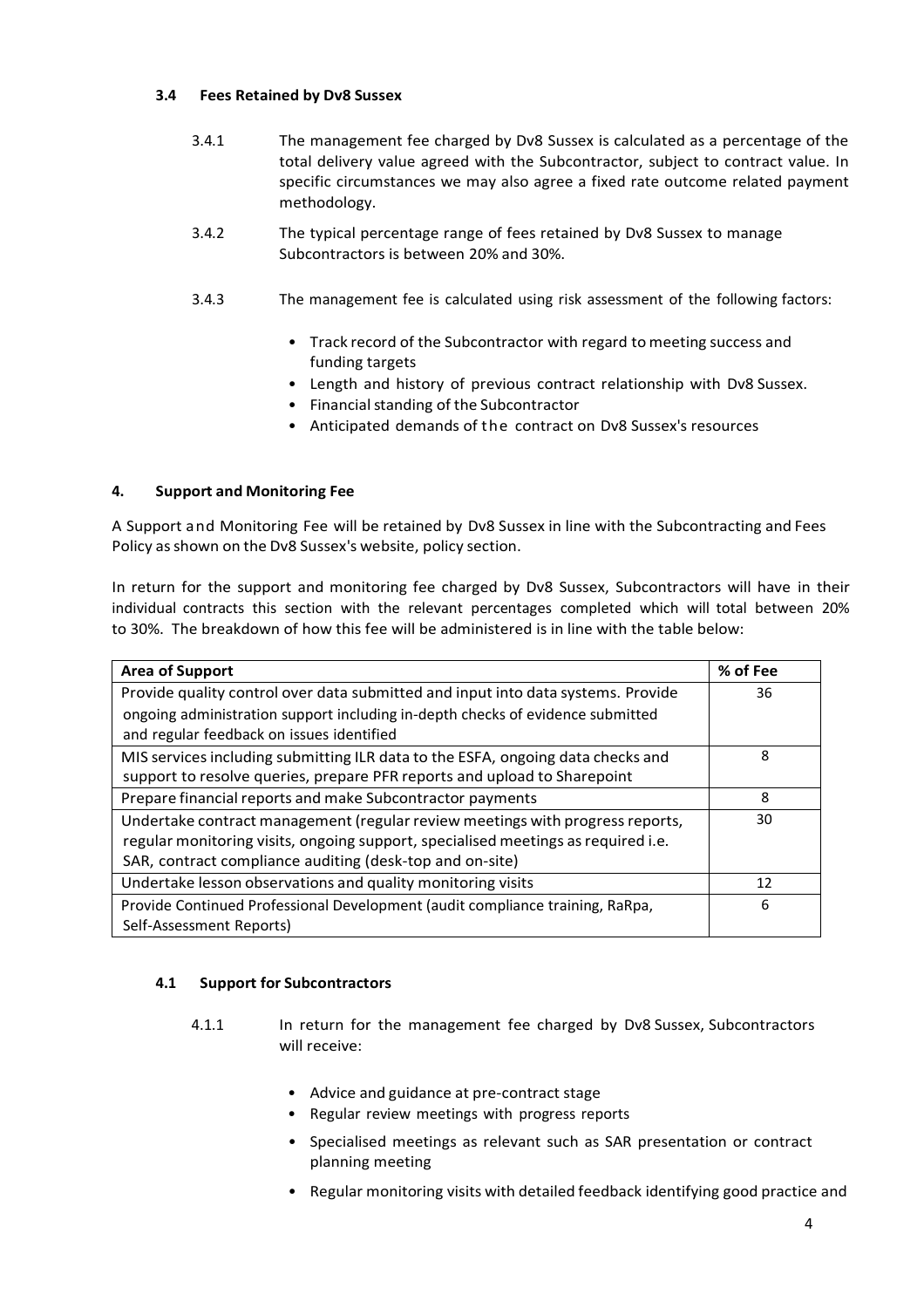areas for improvement

- Mandatory audit compliance training delivered through workshops and on an individual Subcontractor basis
- Self-Assessment Report training
- CPD training to improve the quality of teaching, learning and assessment
- Ongoing administration support including in-depth checks of evidence submitted and regular feedback on issues identified
- Input of learner and programme documentation submitted
- Submissions of data to funding organisations
- Regular financial reports to inform contract performance monitoring
- Ongoing data checks and support to resolve data queries
- Ongoing support to address any areas for improvement

#### **4.2 Payment Terms between Dv8 Sussex and its Subcontractors**

- 4.2.1 Payment shall only be made for learning aims approved by Dv8 Sussex and outlined within Appendix 1 of the Contract. Any learning aims delivered outside of this are done at the Subcontractors own risk.
- 4.2.2 Payments will only be made once the funding for activity has been received by Dv8 Sussex from the relevant funding body
- 4.2.3 Payments to Subcontractors are calculated on a monthly basis, taking into account: the learners on programme, their qualifications, the funding generatedto date, and any adjustments and payments to date.
- 4.2.4 In exceptional cases, Dv8 Sussex may agree profile-based payments with the Subcontractor, with regular reconciliations against actual funding. However, this approach is entirely at Dv8 Sussex's discretion.
- 4.2.5 For any funding to be generated for a given month, Subcontractors are required to submit fully audit compliant enrolment, on programme, and achievement evidence by a cut-off date specified in the Providers' Timetable (Appendix 3 of the Contract) for the current contract year. This is to ensure that the data is processed by Dv8 Sussex in time for the monthly ILR return and the subsequent funding calculation.

# **LATE SUBMISSION OF DATA AND AUDIT COMPLIANT DOCUMENTS IS LIKELY TO RESULT IN EITHER DELAYED OR NON-PAYMENT TO SUBCONTRACTORS**

- 4.2.6 After each monthly payment, Dv8 Sussex will send monthly financials to Subcontractors, confirming the amounts due/paid.
- 4.2.7 There are potential funding capping points set by the funding bodies throughout the contracting year. If profiled allocations are exceeded payments will be capped in line with the withholding of payments by the funding bodies. Payment of capped amount will be dependent on the release of funds by the funding body.
- 4.2.8 Full details of payment arrangements are included in each Subcontractor's contract. These include the detailed schedule for evidence submission and monthly financials deadlines, with specific dates for each month.
- 4.2.9 Dv8 Sussex may withhold payment if there are quality, compliance and/or paperwork issues which have a funding and outcomes impact.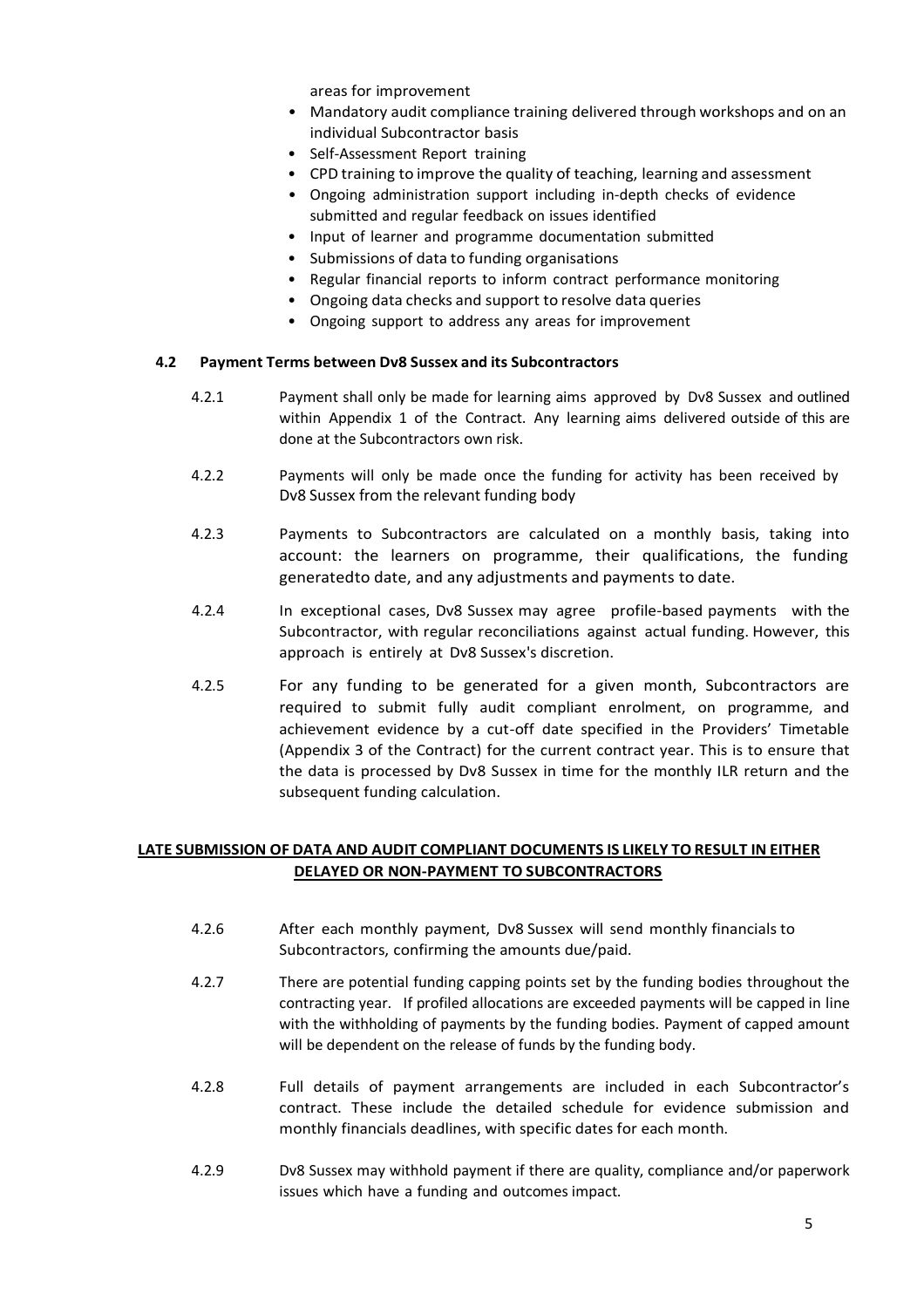- 4.2.10 A progression fee for learners in line with the Payments and Reconciliation appendix within the contract.
- 4.2.11 Dv8 Sussex will clawback any overpaid amounts or disallowed funding as a result of compliance and audit checks undertaken by Dv8 Sussex and/or the relevant funding organisations.

#### **4.3 Co-funded Learners**

- 4.3.1 Dependent on the learner status and funding levels some learning undertaken may be co-funded. In this event the sub-contractor will be expected to make the learner aware that they will be responsible for the non-funded element of the learning aim(s) being undertaken.
- 4.3.2 No training should be undertaken until the co-funded element has been agreed tobe paid by the learner and an initial contribution in line with the payments and reconciliation appendix within the contract.
- 4.4 Failure for the learner to make payments may result in the learner not being supported for funding and any activity undertaken by the subcontractor prior to fees being received is done at the subcontractor's own risk.

#### **5. Policy Dissemination**

5.1.1 This policy will be disseminated to current Subcontractors via email and a website link.

#### **5.2 Policy Review**

- 5.2.1 This policy will be reviewed at least annually and in addition in-year as needed to reflect any changes in GLA/ESFA funding rules.
- 5.2.2 Any changes to this policy that are required mid-contract will be discussed with Subcontractors and any necessary contract variations issued.

#### **5.3 Policy Publication**

5.3.1 This policy will be published on Dv8 Sussex's external website and also on Dv8 Sussex's staff intranet.

#### **6. AGREEMENTS WITH SUBCONTRACTORS**

All Subcontractors must have signed a legally binding written contract.

Prior to any subcontract being signed, Dv8 Sussex will complete a comprehensive due diligence process including financial, quality, staffing, health & safety and exam board approval checks. No Subcontractor will be engaged if they have received an adverse risk warning from a credit agency, if their most recent accounts are overdue, or if they are in a process which could lead to them entering administration or being wound up.

When signing the subcontract, Dv8 Sussex's signatory must also sign to the effect that he/she is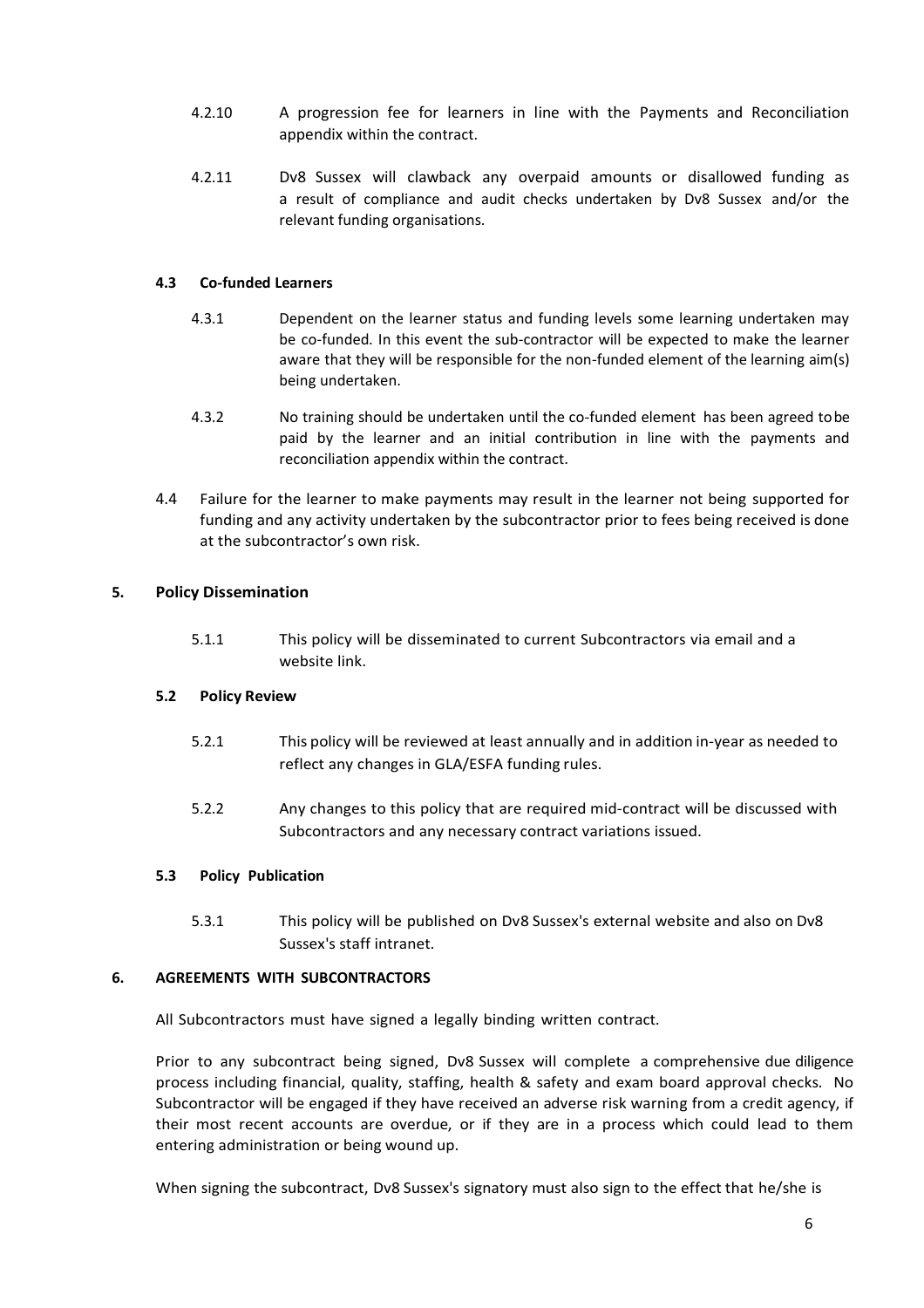satisfied the proposed subcontractor is high quality and low risk.

All subcontractors must be legal entities. All ESFA funded Subcontractors with annual contracts over £100k must be on the Register of Training Organisations.

The subcontract will specify that the Subcontractor must meet the relevant funding bodies' regulations and will include any contract terms specifically required by the funding bodies. Double funding is not permitted.

No second-level subcontracting will be permitted without the written permission of both Dv8 Sussex and the funding body.

Dv8 Sussex will audit subcontracted learning to ensure the programmes and learners meet the evidence requirements of the relevant funding regulations. These audit visits will check learner existence, eligibility and attendance and education, health & care plans, and will include shortnotice visits and interviews with staff and learners.

Dv8 Sussex will only normally subcontract ESFA activity to Subcontractors who deliver niche provision to learners in the same geographical catchment area that Dv8 Sussex draws from. 'Distant' subcontracting of ESFA activity will only be considered if there is a strong rationale, for example a single employer over a large area, and with the permission of the funding body.

Dv8 Sussex will require all ESFA funded Subcontractors to declare the details of all other ESFA subcontracts they hold to enable the determination of the 'lead provider'.

#### **Payment Arrangement**

Dv8 Sussex standard payment terms is 30 days from date of ESFA Payment subject to satisfactory validation checks.

For any funding to be generated, Subcontractors are required to submit enrolment and achievement evidence by certain cut off dates. This is to ensure that the data is processed by Dv8 Sussex in time for the monthly ILR return.

#### **Contingency Plans**

Dv8 Sussex will at all times takes full responsibility for the subcontracted learners; they are Dv8 Sussex learners and Dv8 Sussex is responsible for their health and safety, the quality of the teaching and all other aspects of their learning.

If the Subcontractor fails to deliver, Dv8 Sussex will be responsible for making any necessary alternative arrangements. The subcontractor is required to co-operate and assist fully in any all of these arrangements to ensure minimal disruption is caused to the learner.

Dv8 Sussex will take action in the event that:

- It needs to withdraw from a subcontract arrangement
- a Subcontractor withdraws from the arrangement, or
- a Subcontractor goes into liquidation or administration

These events are uncommon but not unknown. In the event of one of them, Dv8 Sussex will, within 30 days, make plans to execute the action needed, protect the interests of the learners and inform the funding body. These plans may include one or more of the following actions: